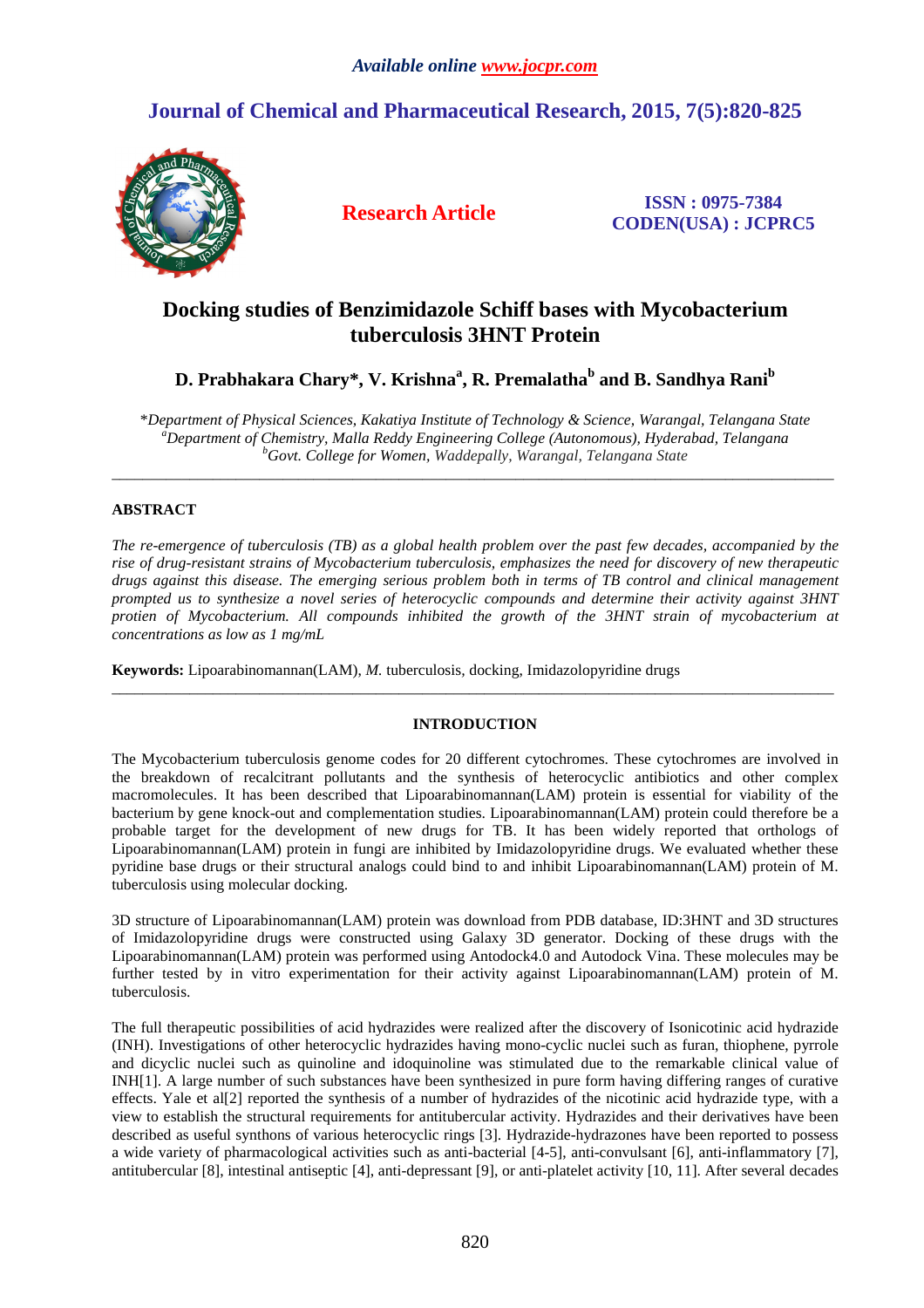of neglect, tuberculosis is receiving the increased attention that this global public health problem deserves. Although most of these new resources are being appropriately invested in TB control programs in countries where the TB epidemic is most severe, a significant commitment also is being made to basic research and the development of new diagnostic, treatment, and prevention tools, including new TB drugs [12].

*\_\_\_\_\_\_\_\_\_\_\_\_\_\_\_\_\_\_\_\_\_\_\_\_\_\_\_\_\_\_\_\_\_\_\_\_\_\_\_\_\_\_\_\_\_\_\_\_\_\_\_\_\_\_\_\_\_\_\_\_\_\_\_\_\_\_\_\_\_\_\_\_\_\_\_\_\_\_*

There is hence an urgent need for novel therapeutics for combating these diseases. The genome of M. tuberculosis codes for about 4000 proteins and identification of an ideal target is the most critical task in the process of drug discovery. Bacterial P450s participate in the degradation of xenobiotics, reduction of nitric oxide and antibiotic synthesis.

#### **EXPERIMENTAL SECTION**

### **2.1, Structural Aspects and Interactions of 3HNT**

From the original Protein Data Bank entry (PDB id: 3hnt): Title: Cs-35 fab complex with a linear, terminal oligoarabinofuranosyl tetrasaccharide from lipoarabinomannan

**2.2. Organism, scientific name:** Mus Musculus; 3hnt contains unique chains 3hntH (220 residues) and 3hntL (214 residues)

#### **2.3. Q7TMK1 overview**

From SwissProt, id Q7TMK1, 69% identical to 3hntH: Description: Hypothetical protein AI324046.

#### **RESULTS AND DISSCUSION**

#### **3.1. Protein and ligands**

The three dimensional structure of CS-35 Fab complex with a linear, terminal oligoarabinofuranosyl tetrasaccharide from lipoarabinomannan (LAM) was obtained from Protein Database (PDB: ID 3HNT) [13] .The list of (Compounds 1-5) synthesized and 3D structure of which was generated using Galaxy 3D structure generator. The energy minimization of the prepared ligand was carried out with Swiss PDB Viewer [14]. QSAR studies was performed using Molinspiration[16], an online tool which was used to identify important molecular properties such as logP (partition coefficient), molecular weight, number of hydrogen bond donors and acceptors and others for the most important drugs. Thus Various properties of ligands such as logP, molecular weight, H bond donors, H bond acceptors, number of atoms were obtained and Lipinski's Rule of Five [16] was then applied to select probable ligands. Active site analysis of the protein was carried out using Swiss PDB Viewer (SPDBV) V.4.02 and Q site finder [17].

#### **3.2. Molecular Docking Studies**

Binding mode and selectivity of protein with all the five synthesized compounds, was studied by docking softwares like Autodock 4.0 **[**14**],** Autodock VINA [15]. Autodock 4.0 uses Monte Carlo simulated annealing and Lamarckian genetic algorithm (LGA) to create a set of possible conformations. LGA is used as a global optimizer and energy minimization as a local search method. Possible orientations are evaluated with AMBER force field model in conjunction with free energy scoring functions and a large set of protein-Ligand complexes with known protein-Ligand constants. The newest version 4 contains side chain flexibility. Hydrogen atoms, Kollman charges were added**.** AutoDock Vina is a new open source program for drug discovery, molecular docking and virtual screening, offering multi-core capability, high performance and enhanced accuracy and ease of use. AutoDock Vina significantly improves the average accuracy of the binding mode predictions compared to AutoDock 4.0 in table 1.

#### **3.3. Top ranking residues in 3hntH and their position on the structure**

In the following we consider residues ranking among top 25%of residues in the protein . Figure 1 shows residues in 3hntH colored by their importance: bright red and yellow indicate more conserved/important residues. A Pymol script for producing this figure can be found in the attachment.

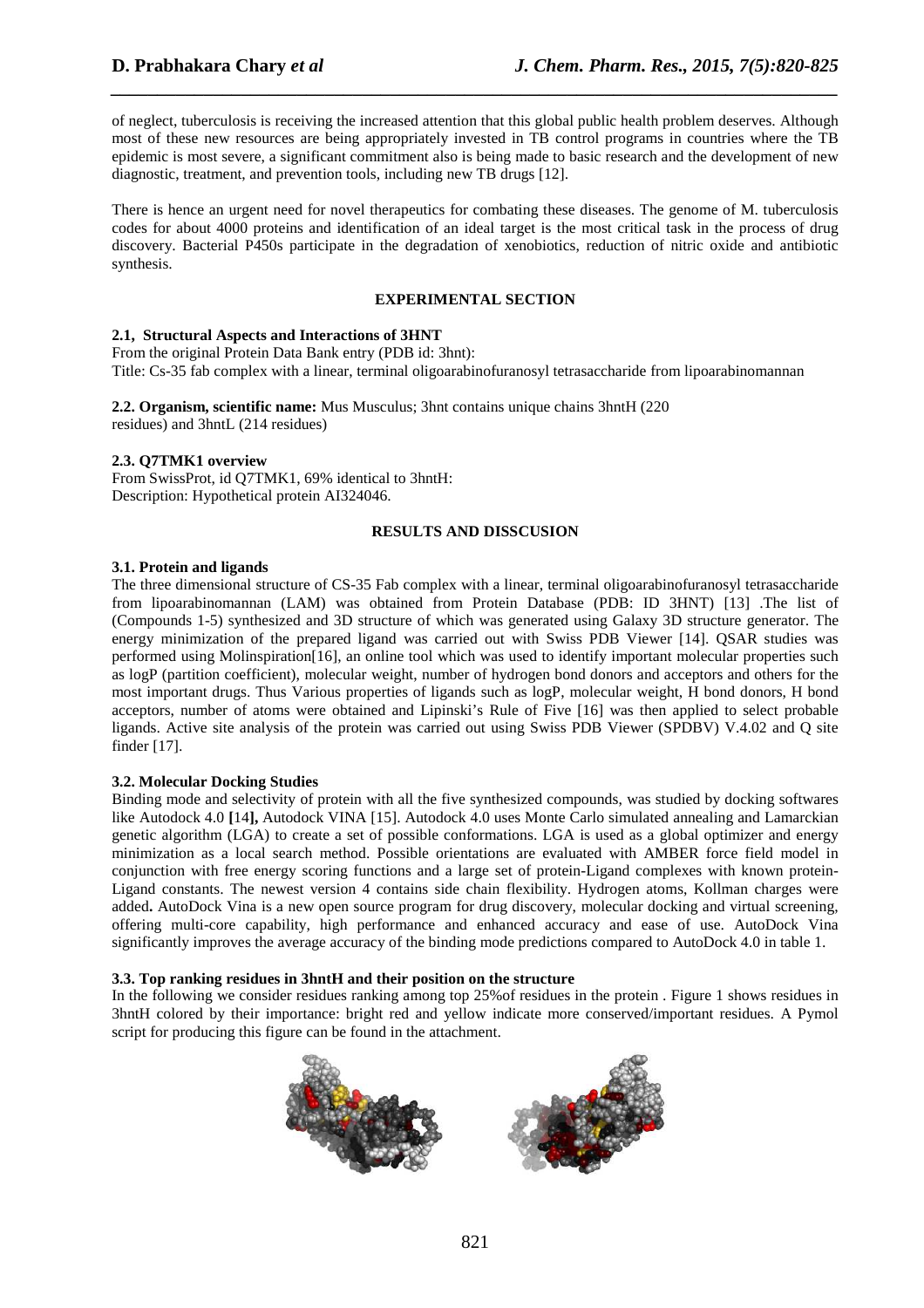

*\_\_\_\_\_\_\_\_\_\_\_\_\_\_\_\_\_\_\_\_\_\_\_\_\_\_\_\_\_\_\_\_\_\_\_\_\_\_\_\_\_\_\_\_\_\_\_\_\_\_\_\_\_\_\_\_\_\_\_\_\_\_\_\_\_\_\_\_\_\_\_\_\_\_\_\_\_\_*

**Fig. 1. Residues in 3hntH, colored by their relative importance. Clockwise: front, back, top and bottom views** 

|                 | <b>AUTODOCK 4.0</b>   | <b>AUTODOCK VINA</b>  |
|-----------------|-----------------------|-----------------------|
| <b>COMPOUND</b> | <b>Binding Energy</b> | <b>Binding Energy</b> |
|                 | (kcal/mol)            | (kcal/mol)            |
|                 | $-7.50$               | $-7.70$               |
|                 | $-6.28$               | $-6.80$               |
|                 | $-7.61$               | $-7.60$               |
|                 | $-7.38$               | $-7.80$               |
|                 | -9.28                 | -9.70                 |

**Table 1: Results of Docking which was performed using Autodock 4.0 and Autodock Vina** 





**Compound 1**: N'-(4-(1H-benzo[d]imidazol-2-yl)phenyl)-4-methyl-N-(phenylimino)benzamidine



**Compound 2**: N'-(4-(1H-benzo[d]imidazol-2-yl)phenyl)-4-iodo-N-(phenylimino)benzamidine



**Compound 3**: (1Z)-N'-(4-(1H-benzo[d]imidazol-2-yl)phenyl)-4-fluoro-N-(phenylimino)benzamidine



**Compound 4**: N'-(4-(1H-benzo[d]imidazol-2-yl)phenyl)-4-chloro-N-(phenylimino)benzamidine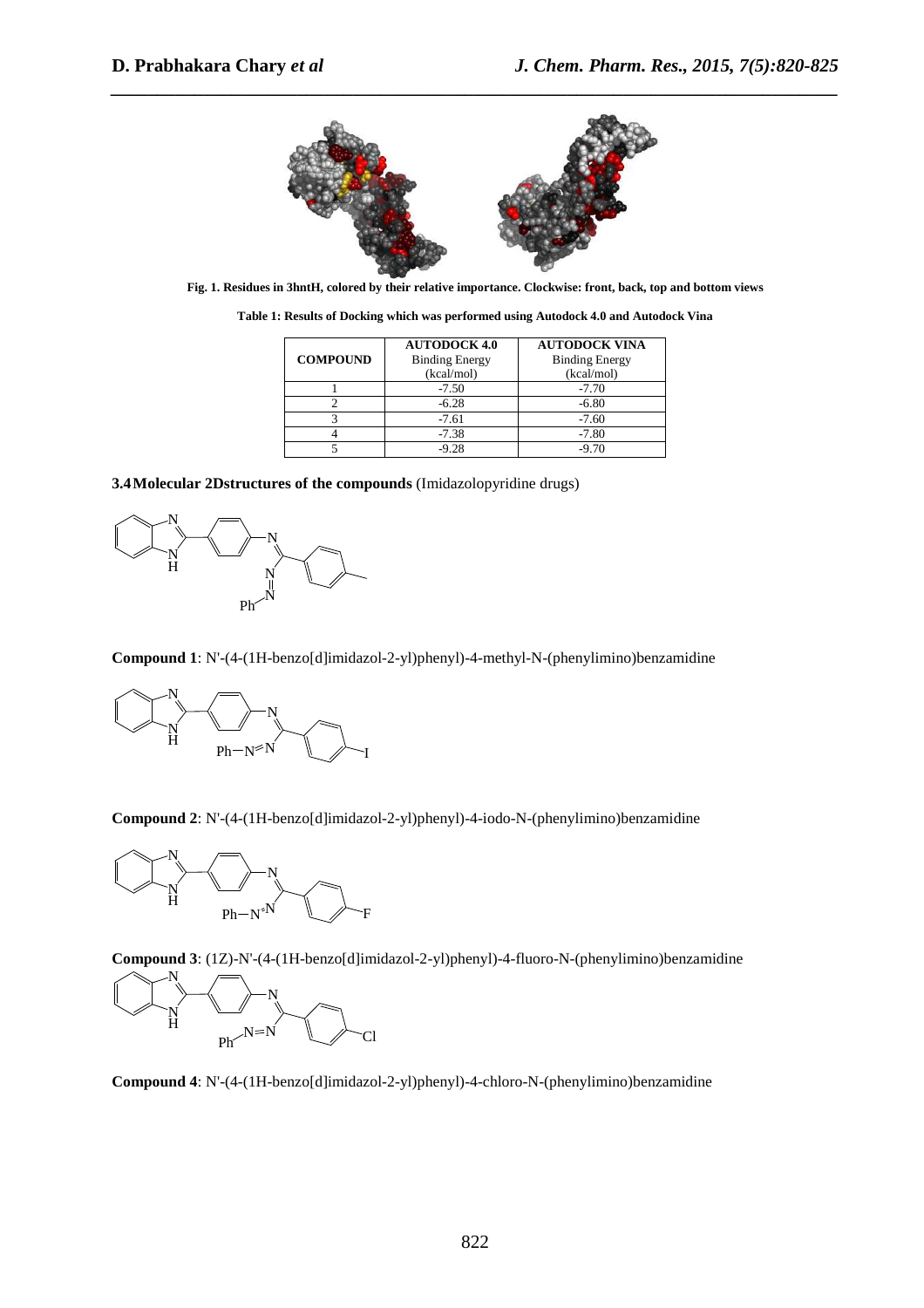

**Compound 5**: N'-(4-(1H-benzo[d]imidazol-2-yl)phenyl)-4-bromo-N-(phenylimino)benzamidine

#### **3.5 Interactions of the 3HNT with ligands**

The binding modes and interactions of each ligand of compound 1-5 with the functional residues of the receptor were analyzed in detail by visually inspecting the docked complexes using Molegro molecular Viewer. From **(Figures a-e)** it is evident that all the ligands interact with most of the residues in the binding pocket.

*\_\_\_\_\_\_\_\_\_\_\_\_\_\_\_\_\_\_\_\_\_\_\_\_\_\_\_\_\_\_\_\_\_\_\_\_\_\_\_\_\_\_\_\_\_\_\_\_\_\_\_\_\_\_\_\_\_\_\_\_\_\_\_\_\_\_\_\_\_\_\_\_\_\_\_\_\_\_*



a) Interaction of Compound 1 with 3HNT protein wherein the ligand is in ball and stick model and the protein is stick model.



b) Interaction of Compound 2 with 3HNT protein wherein the ligand is in ball and stick model and the protein is stick model.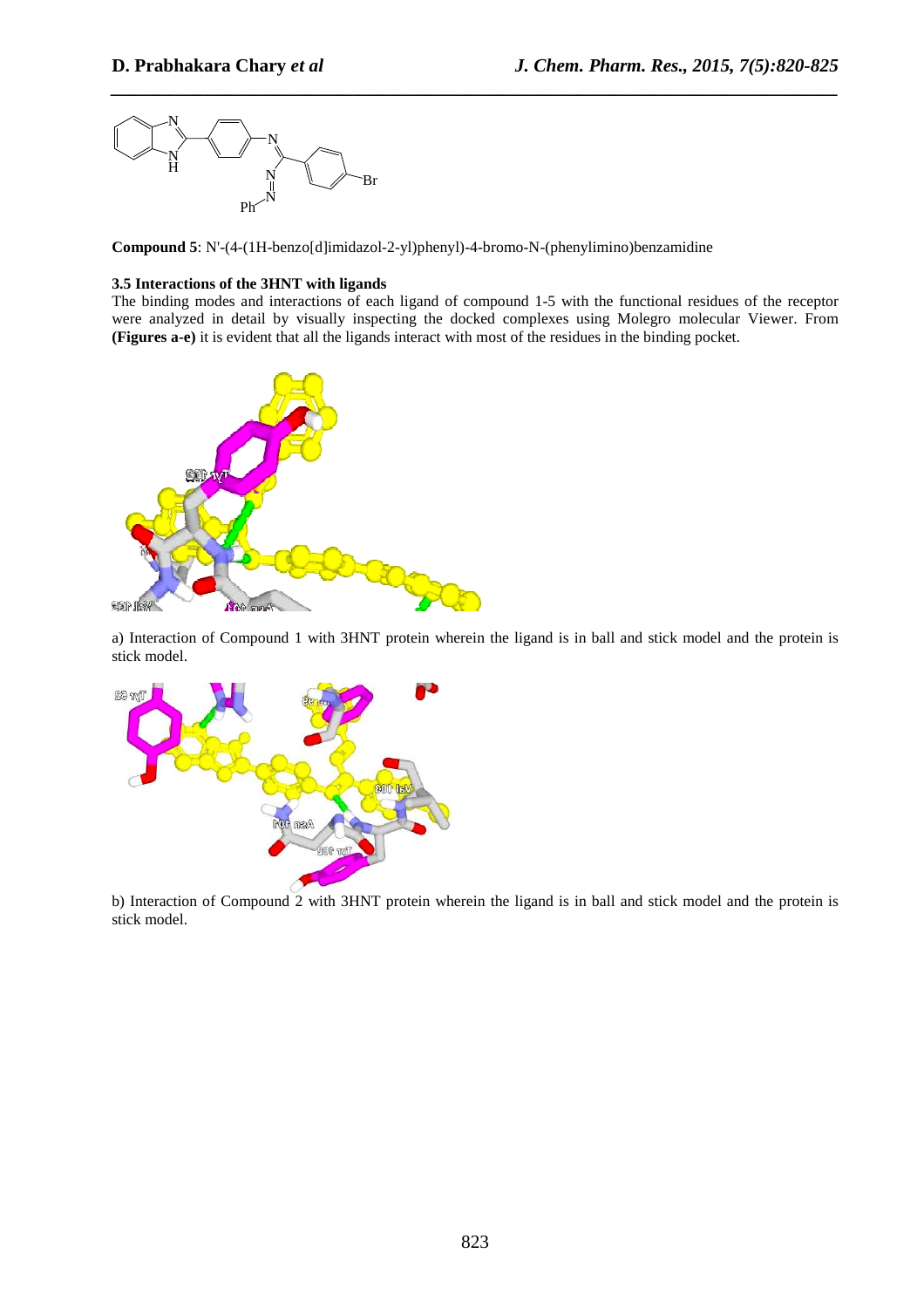

c) Interaction of Compound 3 with 3HNT protein wherein the ligand is in ball and stick model and the protein is stick model.

*\_\_\_\_\_\_\_\_\_\_\_\_\_\_\_\_\_\_\_\_\_\_\_\_\_\_\_\_\_\_\_\_\_\_\_\_\_\_\_\_\_\_\_\_\_\_\_\_\_\_\_\_\_\_\_\_\_\_\_\_\_\_\_\_\_\_\_\_\_\_\_\_\_\_\_\_\_\_*



d) Interaction of Compound 4 with 3HNT protein wherein the ligand is in ball and stick model and the protein is stick model.



e) Interaction of Compound 5 with 3HNT protein wherein the ligand is in ball and stick model and the protein is stick model.

#### **CONCLUSION**

The analysis of interactions with synthetic compounds benzoimidazoles with 3HNT reveals that these compounds are potentially activate Lipoarabinomannan (LAM) protein. The compounds have bound to the active site of the